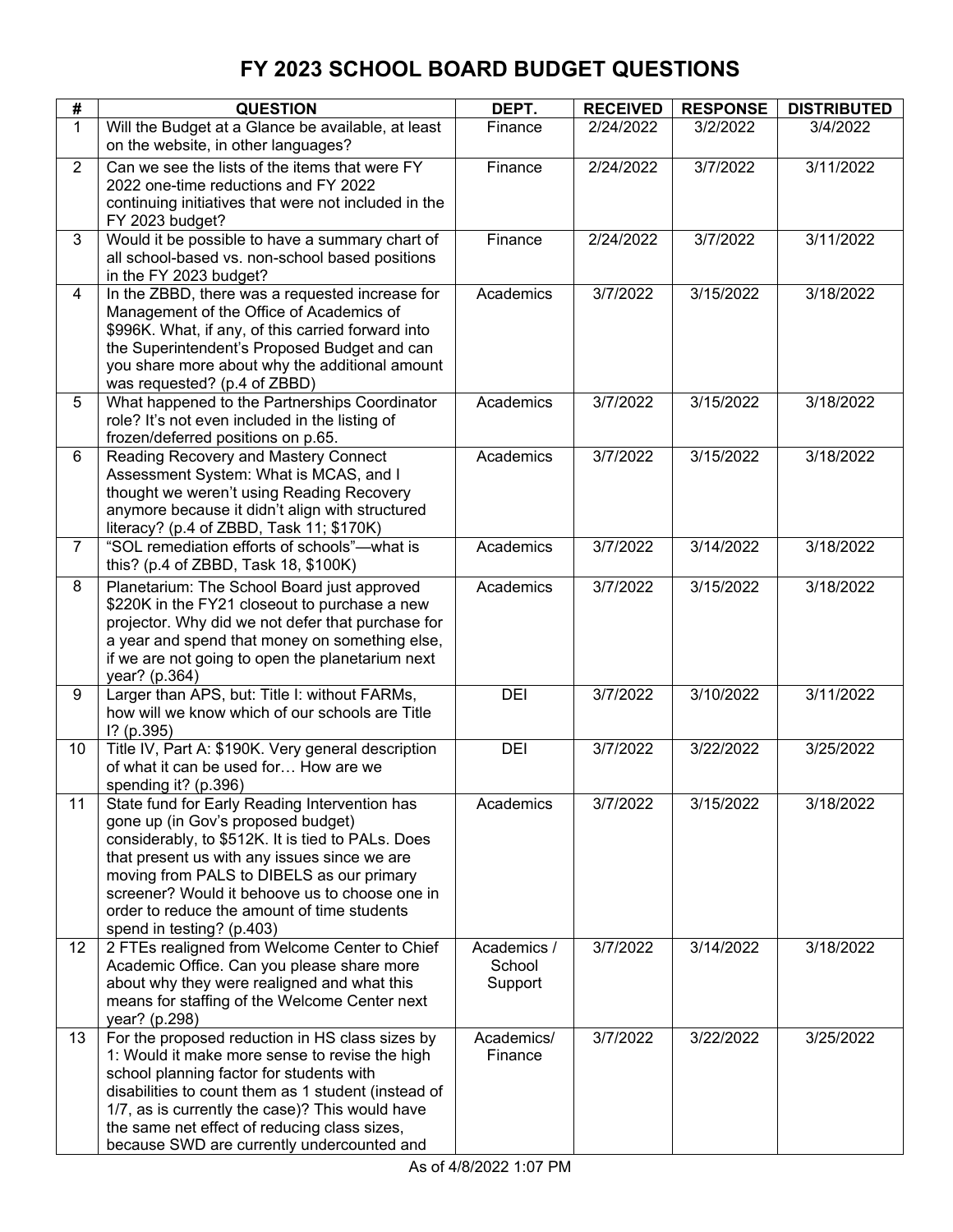| #  | <b>QUESTION</b>                                                                                       | DEPT.                     | <b>RECEIVED</b> | <b>RESPONSE</b> | <b>DISTRIBUTED</b> |
|----|-------------------------------------------------------------------------------------------------------|---------------------------|-----------------|-----------------|--------------------|
|    | inflate class sizes, and it would correct for the                                                     |                           |                 |                 |                    |
|    | outdated planning factor.                                                                             |                           |                 |                 |                    |
| 14 | Why do we need a \$235K outlay for CTE start-up<br>costs at the W-L Annex? (p.258)                    | Academics -<br><b>CTE</b> | 3/7/2022        | 3/15/2022       | 3/18/2022          |
| 15 | What information do we have on the usage and                                                          | Academics-                | 3/7/2022        | 3/21/2022       | 3/25/2022          |
|    | ROI for Discovery Streaming, Wixie, and                                                               | Educational               |                 |                 |                    |
| 16 | Nearpod? (p.40 of ZBBD, \$300K)<br>Edmentum: expansion of current usage. Can you                      | Technology<br>Academics - | 3/7/2022        | 3/14/2022       | 3/18/2022          |
|    | share more? (p.44 of ZBBD, \$211K)                                                                    | <b>ELA</b>                |                 |                 |                    |
| 17 | I need help understanding                                                                             | Academics -               | 3/7/2022        | 3/15/2022       | 3/18/2022          |
|    | "Resource/Professional Learning" line item in the                                                     | <b>ELA</b>                |                 |                 |                    |
|    | ELA area of the "Zero-Based Budgeting Details"                                                        |                           |                 |                 |                    |
|    | document (p.45, Task 7, \$3.2M). Includes \$2.5M<br>in staffing, \$685K in Lexia/Writing Revolution). |                           |                 |                 |                    |
| 18 | Some EL Teachers (15.6) and Instructional                                                             | Academics-                | 3/7/2022        | 3/15/2022       | 3/18/2022          |
|    | Assistants (4.5) are paid by OEL directly, vs.                                                        | English                   |                 |                 |                    |
|    | through school budgets. Can you share more                                                            | Learners                  |                 |                 |                    |
|    | about why this is the case? How does this relate                                                      |                           |                 |                 |                    |
|    | to the planning factors we use to staff EL?                                                           |                           |                 |                 |                    |
| 19 | The ZBBD describes a baseline funding increase                                                        | Academics-                | 3/7/2022        | 3/15/2022       | 3/18/2022          |
|    | of \$233K since last year. (This is outside of the<br>new funds requested for additional EL           | English<br>Learners       |                 |                 |                    |
|    | counselors, 0.5 FTE specialist role, etc.) Did this                                                   |                           |                 |                 |                    |
|    | money get included in the Superintendent's                                                            |                           |                 |                 |                    |
|    | Proposed Budget and what accounts for the                                                             |                           |                 |                 |                    |
|    | increase? (p.49 of ZBBD)                                                                              |                           |                 |                 |                    |
| 20 | Gifted: I concerned that this remains                                                                 | Academics-                | 3/7/2022        | 3/14/2022       | 3/18/2022          |
|    | underfunded. We have schools ranging from 16                                                          | Gifted                    |                 |                 |                    |
|    | gifted students to more than 700, all staffed with<br>one RTG. When will we revisit this planning     | <b>Services</b>           |                 |                 |                    |
|    | factor to ensure a high level of support and                                                          |                           |                 |                 |                    |
|    | service to our gifted students?                                                                       |                           |                 |                 |                    |
| 21 | Health textbooks-in the ZBBD, only \$5K is                                                            | Academics-                | 3/7/2022        | 3/11/2022       | 3/11/2022          |
|    | requested and the narrative notes that we have                                                        | Health and PE             |                 |                 |                    |
|    | not had health textbooks for the last 20 years.                                                       |                           |                 |                 |                    |
| 22 | Why? (p.58)<br>Could you please share the rationale for adding a                                      | Academics-                | 3/7/2022        | 3/11/2022       | 3/11/2022          |
|    | new coordinator for the Functional Life Skills                                                        | Special                   |                 |                 |                    |
|    | program? If we are trying to move towards                                                             | Education                 |                 |                 |                    |
|    | greater inclusion for SWD, this FLS position does                                                     |                           |                 |                 |                    |
|    | not seem to support that goal.                                                                        |                           |                 |                 |                    |
| 23 | Student Support Coordinators: What evidence of                                                        | Academics-                | 3/7/2022        | 3/11/2022       | 3/11/2022          |
|    | impact are we collecting at schools where these<br>positions have already been added? (p.36,          | Special<br>Education      |                 |                 |                    |
|    | \$0.93, 7 FTE)                                                                                        |                           |                 |                 |                    |
| 24 | Behavior specialists: I am concerned that this is                                                     | Academics-                | 3/7/2022        | 3/14/2022       | 3/18/2022          |
|    | reactive rather than proactive and it is "fixing the                                                  | Special                   |                 |                 |                    |
|    | child" focused rather than examining the way that                                                     | Education                 |                 |                 |                    |
|    | the adults and the school environments might                                                          |                           |                 |                 |                    |
|    | need to change. Why are we creating positions                                                         |                           |                 |                 |                    |
|    | that are framed this way, rather than hiring<br>inclusion coaches or classroom culture                |                           |                 |                 |                    |
|    | interventionists?                                                                                     |                           |                 |                 |                    |
| 25 | The "Zero-Based Budgeting Details" document                                                           | Academics-                | 3/7/2022        | 3/11/2022       | 3/11/2022          |
|    | lists \$100K needed for contracted OT/PT                                                              | Special                   |                 |                 |                    |
|    | services, with \$0 allocated towards this purpose                                                     | Education                 |                 |                 |                    |
|    | in FY22. What has changed? (p.100 of ZBBD)                                                            |                           |                 |                 |                    |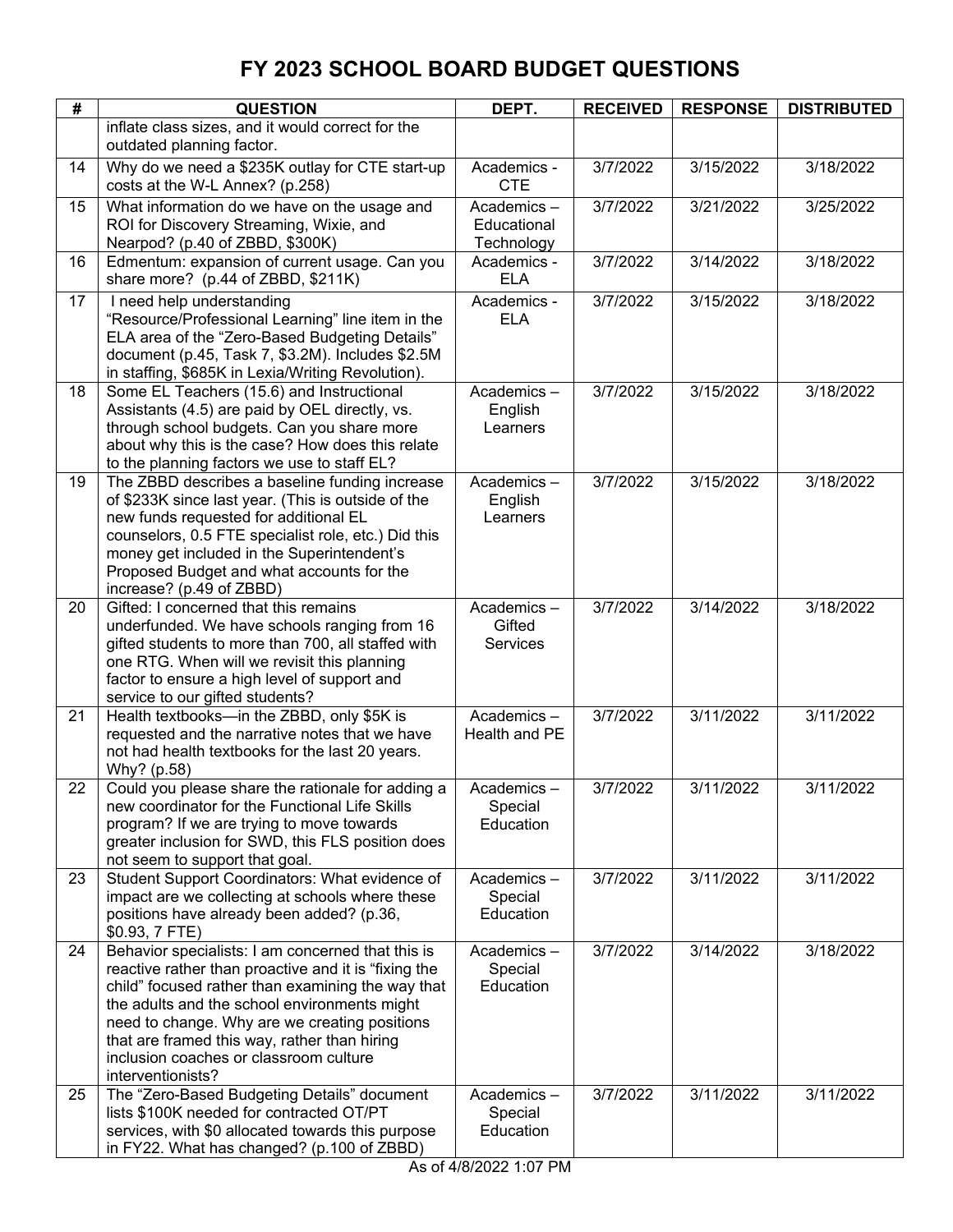| #               | <b>QUESTION</b>                                                                                       | DEPT.                 | <b>RECEIVED</b> | <b>RESPONSE</b> | <b>DISTRIBUTED</b> |
|-----------------|-------------------------------------------------------------------------------------------------------|-----------------------|-----------------|-----------------|--------------------|
| $\overline{26}$ | Incentives for summer school remain the same                                                          | Academics-            | 3/7/2022        | 3/11/2022       | 3/11/2022          |
|                 | as last year (\$605K). Given the challenges we                                                        | Summer                |                 |                 |                    |
|                 | had with staffing summer school last year, why                                                        | School                |                 |                 |                    |
|                 | aren't we upping the incentive this year or at the                                                    |                       |                 |                 |                    |
|                 | very least adding contingency funding if it proves                                                    |                       |                 |                 |                    |
|                 | necessary? What funding will be required for<br>virtual summer school for VLP students who            |                       |                 |                 |                    |
|                 | qualify? (p.279)                                                                                      |                       |                 |                 |                    |
| 27              | In the ZBBD, \$138K additional baseline funding                                                       | Academics-            | 3/7/2022        | 3/14/2022       | 3/18/2022          |
|                 | was requested in World Languages. How much                                                            | World                 |                 |                 |                    |
|                 | of this if any made it into the Superintendent's                                                      | Languages             |                 |                 |                    |
|                 | Proposed Budget, and what prompted the                                                                |                       |                 |                 |                    |
|                 | increase from FY22?                                                                                   |                       |                 |                 |                    |
| 28              | The budget narrative says that hiring a Director                                                      | <b>Chief of Staff</b> | 3/7/2022        | 3/9/2022        | 3/11/2022          |
|                 | of Policy will allow for the disbanding of the                                                        |                       |                 |                 |                    |
|                 | Policy Review Team. (p.51) How will other staff,                                                      |                       |                 |                 |                    |
|                 | including building-level staff, be engaged if there<br>is no PRT?                                     |                       |                 |                 |                    |
| 29              | MERV-13 air filters: Would this expenditure                                                           | <b>Facilities</b>     | 3/7/2022        | 3/15/2022       | 3/18/2022          |
|                 | ensure that all of our classrooms and common                                                          |                       |                 |                 |                    |
|                 | areas have the appropriate number of air                                                              |                       |                 |                 |                    |
|                 | changes needed? For how long would that be                                                            |                       |                 |                 |                    |
|                 | the case (e.g., how often do these filters need                                                       |                       |                 |                 |                    |
|                 | replacing?) (p.320, \$307K)                                                                           |                       |                 |                 |                    |
| 30              | 5 schools in MC/MM are getting HVAC in 2022-                                                          | Facilities            | 3/7/2022        | 3/15/2022       | 3/18/2022          |
|                 | 23. What is overall schedule (longer-term) and                                                        |                       |                 |                 |                    |
| 31              | the criteria used to determine priority?<br>Asbestos mitigation measures at W-L Annex:                | <b>Facilities</b>     | 3/7/2022        | 3/15/2022       | 3/18/2022          |
|                 | "asbestos mitigation" has not been mentioned in                                                       |                       |                 |                 |                    |
|                 | the renovation of other facilities in the past. Is                                                    |                       |                 |                 |                    |
|                 | there a special issue here? (p.320, part of                                                           |                       |                 |                 |                    |
|                 | \$47.5K)                                                                                              |                       |                 |                 |                    |
| 32              | The narrative for Sustainability Liaisons at                                                          | Facilities            | 3/7/2022        | 3/15/2022       | 3/18/2022          |
|                 | participating schools says they support "literacy,                                                    |                       |                 |                 |                    |
|                 | numeracy, and outside learning goals." Can you                                                        |                       |                 |                 |                    |
| 33              | say more about that? (p.310, \$22K)                                                                   | <b>Facilities</b>     | 3/7/2022        | 3/15/2022       | 3/18/2022          |
|                 | What happens to Safe Routes to School next<br>year, since there is no more state funding for it?      |                       |                 |                 |                    |
|                 | (p.404)                                                                                               |                       |                 |                 |                    |
| 34              | Now that the County is planning a student bus-                                                        | Facilities            | 3/7/2022        | 3/15/2022       | 3/18/2022          |
|                 | pass project, are we continuing to fund the ART                                                       |                       |                 |                 |                    |
|                 | bus pilot at \$100K? Is this funding still needed in                                                  |                       |                 |                 |                    |
|                 | our budget?                                                                                           |                       |                 |                 |                    |
| 35              | What is the status of field trip opportunities at our                                                 | Facilities            | 3/7/2022        | 3/15/2022       | 3/18/2022          |
|                 | elementary schools?                                                                                   |                       |                 |                 |                    |
| 36              | The \$800K in staff contingency is a recurring                                                        | Finance               | 3/7/2022        | 3/15/2022       | 3/18/2022          |
|                 | element of the budget-is that correct? If that's<br>the case, then what have we historically actually |                       |                 |                 |                    |
|                 | spent of this funding, and what happens to it if it                                                   |                       |                 |                 |                    |
|                 | isn't needed-does it move to closeout?                                                                |                       |                 |                 |                    |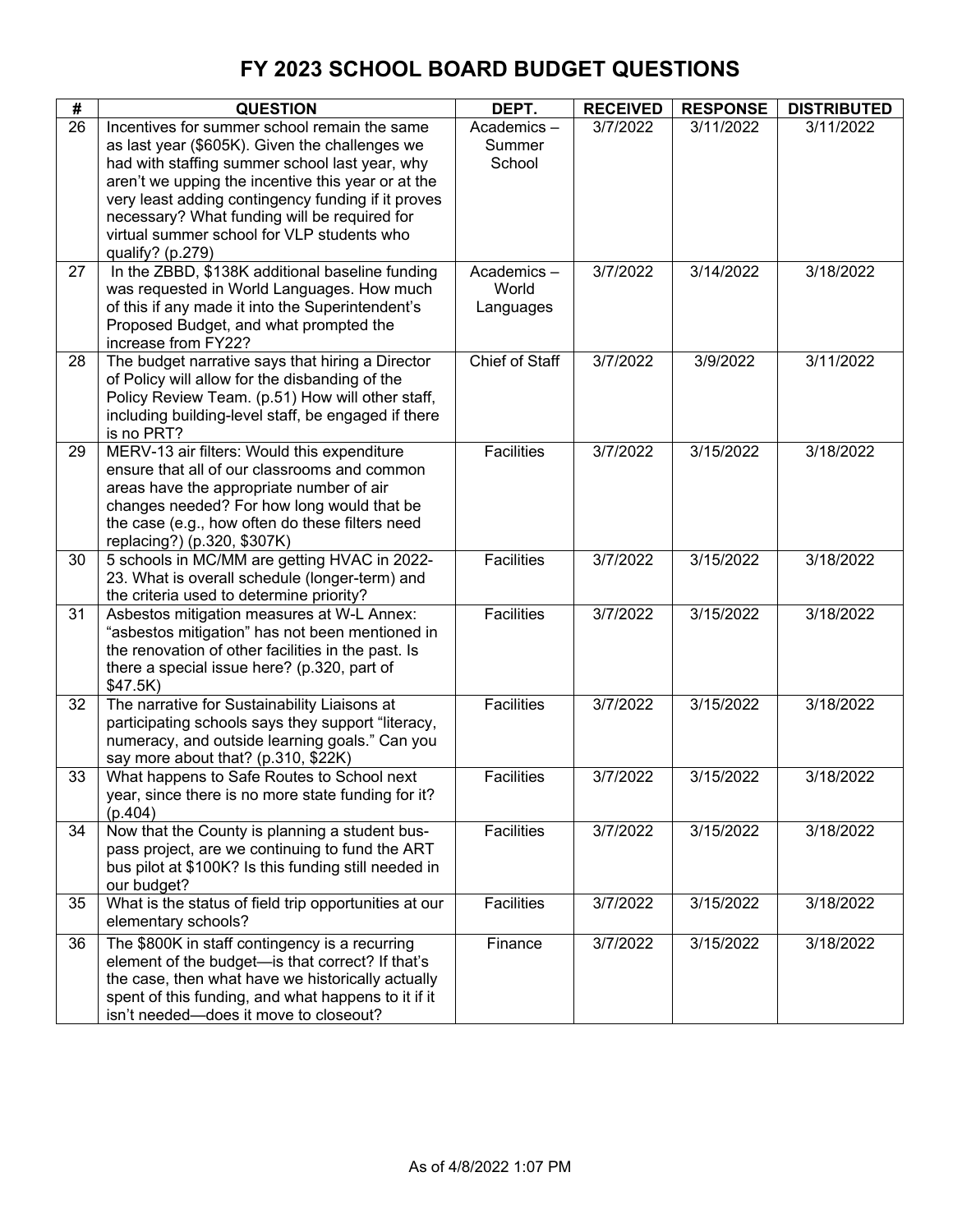| #  | <b>QUESTION</b>                                                                                                                                                                                                                                                                                                                                                                                                                                                                                                                                                                                                           | DEPT.                          | <b>RECEIVED</b> | <b>RESPONSE</b> | <b>DISTRIBUTED</b> |
|----|---------------------------------------------------------------------------------------------------------------------------------------------------------------------------------------------------------------------------------------------------------------------------------------------------------------------------------------------------------------------------------------------------------------------------------------------------------------------------------------------------------------------------------------------------------------------------------------------------------------------------|--------------------------------|-----------------|-----------------|--------------------|
| 37 | In the revision of middle school planning factors<br>to account for the team-based approach: when<br>we staff based on the formula of "130 students,"<br>does that 130 include everyone? More<br>specifically: does it include students with<br>disabilities who are currently counted as 1/7 of a<br>student? (Referencing ASEAC's planning factor<br>work and recommendations here.)                                                                                                                                                                                                                                    | Finance                        | 3/7/2022        | 3/10/2022       | 3/11/2022          |
| 38 | Title II, Part A: \$653K in federal funds, up<br>considerably from previous years. Why the<br>increase and also why does narrative say "these<br>positions are no longer provided"? (p.396)                                                                                                                                                                                                                                                                                                                                                                                                                               | Finance/<br>Human<br>Resources | 3/7/2022        | 3/14/2022       | 3/18/2022          |
| 39 | In the FY22 and proposed FY23 budgets, a<br>significant number of FTE's were converted from<br>contingency to budgeted positions. Why have the<br>contingency funds not been adjusted to<br>compensate for these changes?                                                                                                                                                                                                                                                                                                                                                                                                 | Finance                        | 3/7/2022        | 3/10/2022       | 3/11/2022          |
| 40 | If approved, how long will the proposed<br>adjustments in compensation keep us<br>competitive with nearby districts?                                                                                                                                                                                                                                                                                                                                                                                                                                                                                                      | Human<br>Resources             | 3/7/2022        | 3/16/2022       | 3/18/2022          |
| 41 | This year as last, we are cutting \$20K in support<br>for NBCT study and credentialing. (p.346) Given<br>the abundance of evidence that demonstrates<br>positive impact of NBCTs on student<br>achievement, why would we cut this? And why<br>would we propose reallocating \$10K of this (on<br>the next page) to cover printing costs for the<br>teacher evaluation handbook, which is also<br>accessible online? This seems shortsighted.                                                                                                                                                                              | Human<br>Resources             | 3/7/2022        | 3/16/2022       | 3/18/2022          |
| 42 | Elementary assistant principals are tasked with<br>coordinating testing at their schools, except for<br>Title I ES which are each allocated a 0.5 FTE<br>testing coordinator. For schools without a<br>dedicated 0.5 testing coordinator, the APs are<br>tasked with organizing an increasing number of<br>tests (and risk losing their licenses if they do so<br>incorrectly, per the state). This coming year,<br>there will be three SOL test administrations per<br>school, plus others (NNAT, COGAT, etc.). What<br>are we doing to compensate APs at schools that<br>lack testing coordinators for this extra work? | Human<br>Resources             | 3/7/2022        | 3/21/2022       | 3/25/2022          |
| 43 | Satisfaction with APS-provided professional<br>learning experiences is low, as measured by staff<br>responses to the "Your Voice Matters" survey<br>questions. If professional learning were funded<br>and staffed in a more robust way, would this<br>change? What are we doing to increase the<br>satisfaction with, and impact of, district-provided<br>PL? (p.347, \$587K, 2.5 FTE)                                                                                                                                                                                                                                   | Human<br><b>Resources</b>      | 3/7/2022        | 3/21/2022       | 3/25/2022          |
| 44 | According to an assistant principal, while we are<br>adjusting for up to four missed steps, we are not<br>adjusting for those missed steps if the employee<br>is now in a different position. A simple example is<br>a teacher who is now an AP. That person is not<br>going to get compensated for their missed steps<br>while a teacher. Why is this group excluded from                                                                                                                                                                                                                                                | Human<br>Resources             | 3/7/2022        | 3/16/2022       | 3/18/2022          |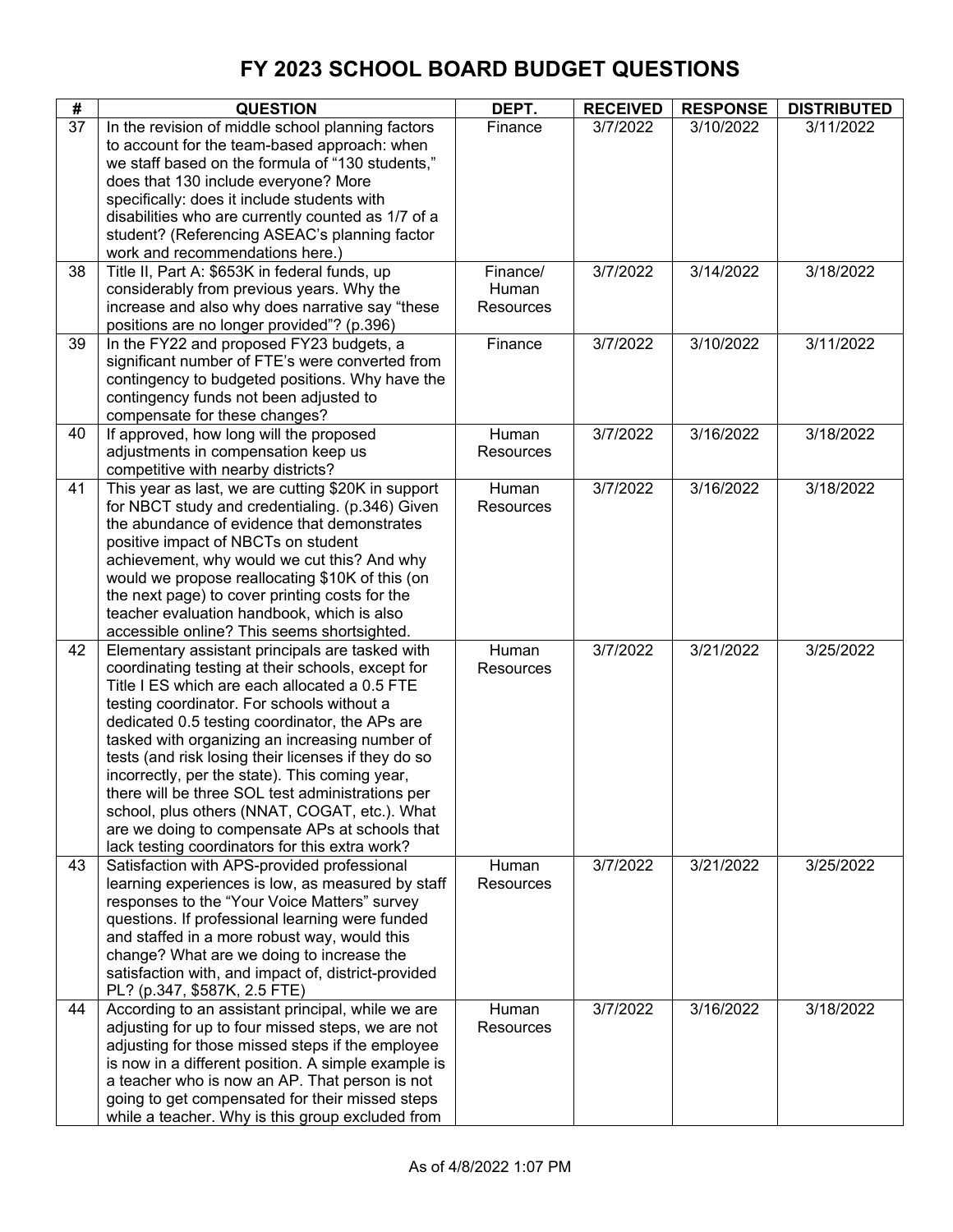| #  | <b>QUESTION</b>                                                                                     | DEPT.                   | <b>RECEIVED</b> | <b>RESPONSE</b> | <b>DISTRIBUTED</b> |
|----|-----------------------------------------------------------------------------------------------------|-------------------------|-----------------|-----------------|--------------------|
|    | the adjustment and what would it cost to include                                                    |                         |                 |                 |                    |
|    | them?                                                                                               |                         |                 |                 |                    |
| 45 | What are the current TDM incentive amounts we                                                       | Facilities &            | 3/7/2022        | 3/15/2022       | 3/18/2022          |
|    | offer to staff? Are we fully funding the TDM                                                        | Operations              |                 |                 |                    |
|    | program at this point?                                                                              |                         |                 |                 |                    |
| 46 | Could you please clarify what is happening with                                                     | Human                   | 3/7/2022        | 3/16/2022       | 3/18/2022          |
|    | the Employee Assistance Program next year?                                                          | Resources /             |                 |                 |                    |
|    | The budget narrative reads: "In order to continue                                                   | Finance                 |                 |                 |                    |
|    | providing existing services, the EAP is decreased                                                   |                         |                 |                 |                    |
|    | by \$23,283. Details of these increases follow." ??                                                 |                         |                 |                 |                    |
|    | (p.349)                                                                                             |                         |                 |                 |                    |
| 47 | Do we really need \$200K for continued<br>compensation studies? Could we apply that                 | Human<br>Resources /    | 3/7/2022        | 3/16/2022       | 3/18/2022          |
|    | towards a planning factor review instead? (and/or                                                   | Finance                 |                 |                 |                    |
|    | use the \$75K allocated for budget studies to that                                                  |                         |                 |                 |                    |
|    | end?)                                                                                               |                         |                 |                 |                    |
| 48 | There is no more free broadband service to                                                          | Information             | 3/7/2022        | 3/9/2022        | 3/11/2022          |
|    | students and families through the Comcast                                                           | <b>Services</b>         |                 |                 |                    |
|    | Service for Students (this year and next year)-                                                     |                         |                 |                 |                    |
|    | so how are APS and Arlington County providing                                                       |                         |                 |                 |                    |
|    | broadband to families who need it? (p.399)                                                          |                         |                 |                 |                    |
| 49 | I see the following COVID-related expenses                                                          | Safety,                 | 3/7/2022        | 3/22/2022       | 3/25/2022          |
|    | included in the budget:                                                                             | Security, Risk          |                 |                 |                    |
|    | a. Qualtrics (p.304, \$40K)                                                                         | and                     |                 |                 |                    |
|    | b. Syphax screening staff (p.337, \$50K)<br>c. MERV-13 air filtration upgrades (p.320,              | Emergency<br>Management |                 |                 |                    |
|    | \$307K)                                                                                             |                         |                 |                 |                    |
|    | However, I do not see contingency funding for                                                       |                         |                 |                 |                    |
|    | masks, testing, outdoor lunch attendants or other                                                   |                         |                 |                 |                    |
|    | potential costs. Are we expecting funding from                                                      |                         |                 |                 |                    |
|    | other sources for these things or are we simply                                                     |                         |                 |                 |                    |
|    | assuming we won't need them?                                                                        |                         |                 |                 |                    |
| 50 | \$180K for website upgrade. What specific                                                           | School and              | 3/7/2022        | 3/14/2022       | 3/18/2022          |
|    | changes are needed? Technical, UX, other?                                                           | Community               |                 |                 |                    |
|    | Unless there are specific problems that need to<br>be addressed, it doesn't seem wise to spend this | <b>Relations</b>        |                 |                 |                    |
|    | amount just because APS has exceeded the                                                            |                         |                 |                 |                    |
|    | recommended # of years since the last refresh.                                                      |                         |                 |                 |                    |
|    | (p.62)                                                                                              |                         |                 |                 |                    |
| 51 | When will we be able to get a sense of the actual                                                   | School                  | 3/7/2022        | 3/16/2022       | 3/18/2022          |
|    | costs of virtual learning next year for the students                                                | Support                 |                 |                 |                    |
|    | who qualify?                                                                                        |                         |                 |                 |                    |
| 52 | Responsive Classroom: is \$20K enough? What                                                         | School                  | 3/7/2022        | 3/16/2022       | 3/18/2022          |
|    | evidence of effectiveness and/or fidelity of                                                        | Support                 |                 |                 |                    |
|    | implementation do we have for schools already                                                       |                         |                 |                 |                    |
|    | using RC? Is APS moving to RC district-wide and                                                     |                         |                 |                 |                    |
|    | what does that mean for schools that use other                                                      |                         |                 |                 |                    |
| 53 | systems like PBIS? (p.41, \$0.02)<br>Trauma-Informed: Am I reading correctly that we                | School                  | 3/7/2022        | 3/16/2022       | 3/18/2022          |
|    | only have \$1,000 total budgeted for trauma-                                                        | Support                 |                 |                 |                    |
|    | informed instruction training next year (or is it                                                   |                         |                 |                 |                    |
|    | \$1,000 over some baseline? Not clear). \$1,000 is                                                  |                         |                 |                 |                    |
|    | simply not enough, IMO, given what students                                                         |                         |                 |                 |                    |
|    | and families and staff members have been                                                            |                         |                 |                 |                    |
|    | through $(p.290)$                                                                                   |                         |                 |                 |                    |
| 54 | Four fewer psychologist and social workers, per                                                     | School                  | 3/7/2022        | 3/16/2022       | 3/18/2022          |
|    | planning factors and enrollment adjustments.                                                        | Support                 |                 |                 |                    |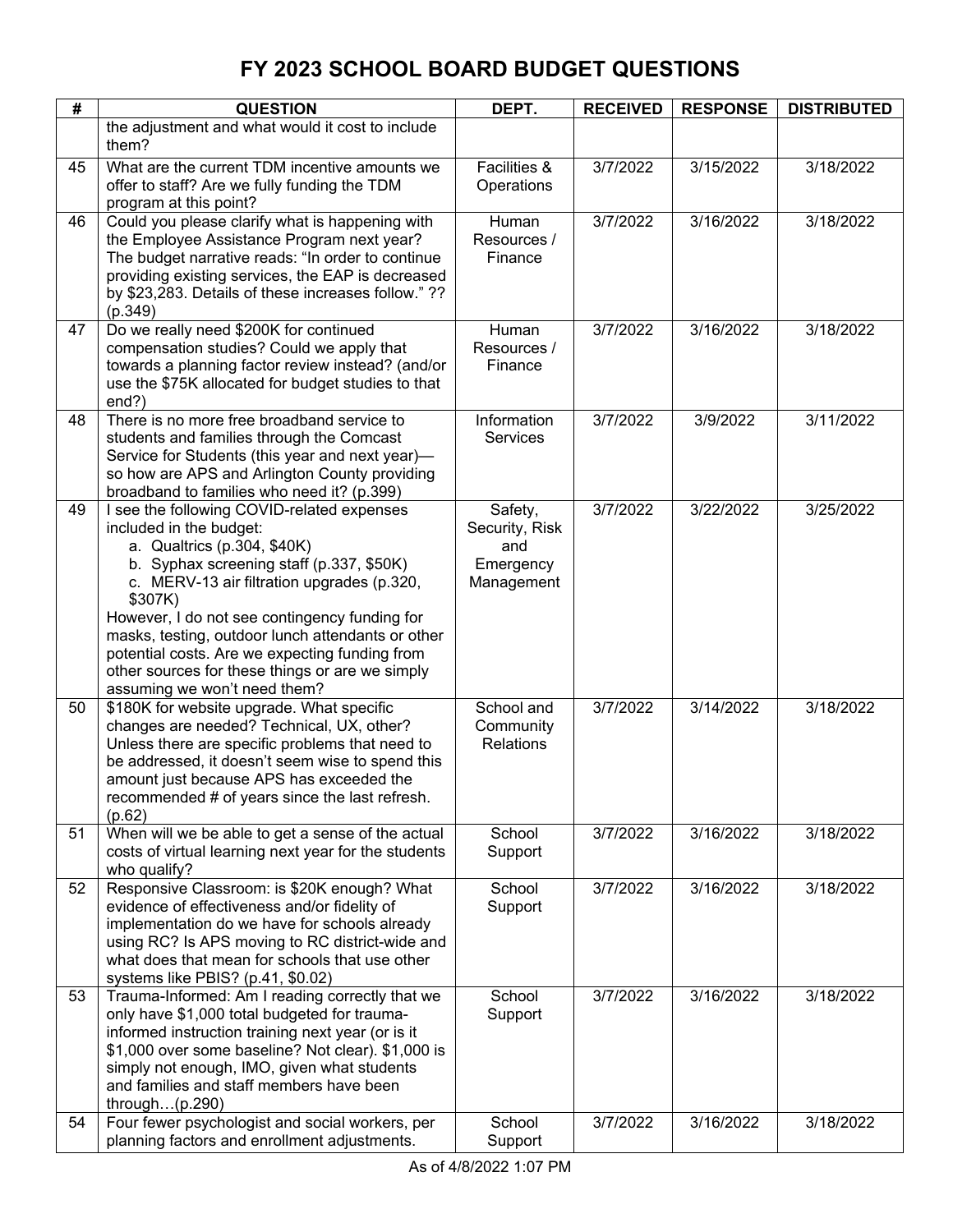| #  | <b>QUESTION</b>                                                                                                                                                                                                                                                                                                                                                                                                                                                                                                                                                                                                                                                                                                                                                                                                                                                                                                                                                                                                                                                                                                                                                                                                                                             | DEPT.                                  | <b>RECEIVED</b> | <b>RESPONSE</b> | <b>DISTRIBUTED</b> |
|----|-------------------------------------------------------------------------------------------------------------------------------------------------------------------------------------------------------------------------------------------------------------------------------------------------------------------------------------------------------------------------------------------------------------------------------------------------------------------------------------------------------------------------------------------------------------------------------------------------------------------------------------------------------------------------------------------------------------------------------------------------------------------------------------------------------------------------------------------------------------------------------------------------------------------------------------------------------------------------------------------------------------------------------------------------------------------------------------------------------------------------------------------------------------------------------------------------------------------------------------------------------------|----------------------------------------|-----------------|-----------------|--------------------|
|    | Shouldn't we keep these in the budget given the<br>significant social, emotional and mental health<br>needs we're seeing? (p.295)                                                                                                                                                                                                                                                                                                                                                                                                                                                                                                                                                                                                                                                                                                                                                                                                                                                                                                                                                                                                                                                                                                                           |                                        |                 |                 |                    |
| 55 | If we keep the 2 psychs and 2 social workers that<br>are otherwise being eliminated due to a planning<br>factor adjustment, what would the actual ratio of<br>psychs/students and SWs /students be? What<br>are the current industry-recommended ratios for<br>the two positions?                                                                                                                                                                                                                                                                                                                                                                                                                                                                                                                                                                                                                                                                                                                                                                                                                                                                                                                                                                           | School<br>Support                      | 3/8/2022        | 3/21/2022       | 3/25/2022          |
| 56 | During tonight's BAC, one of the members<br>mentioned an analysis they had done of the<br>staffing ratios across schools that raised a<br>question for me about how we looked at our<br>budget before launching it. It sounds like she did<br>an analysis of ranking the total spend at schools<br>(unclear if it was just instructional total or the<br>overall total) and noted that the there was an<br>inverse relationship between the highest funded<br>schools and demographic diversity.<br>A couple of questions that raised:<br>1) Did we do an analysis like this looking at<br>when we built out the budget? If yes, what did it<br>tell us and what are the headline messages that<br>came out of it? If not, is this something we could<br>do going forward (especially in a new budgeting<br>platform)?<br>2) A messaging question: When this comes to<br>us from the community, do we have a response<br>to this push?<br>I do not believe that her analysis factored in<br>enrollment, which likely explains some of this<br>differential. However, I think this raises the same<br>question we've talked about in the past regarding<br>use of staffing contingency and disparate uses of<br>staffing dollars that have come in the past. | Finance                                | 3/10/2022       | 3/15/2022       | 3/18/2022          |
| 57 | When was the last technology app study done?                                                                                                                                                                                                                                                                                                                                                                                                                                                                                                                                                                                                                                                                                                                                                                                                                                                                                                                                                                                                                                                                                                                                                                                                                | Information<br>Services /<br>Academics | 3/14/2022       | 3/22/2022       | 3/25/2022          |
| 58 | Please provide a summary of all the instructional<br>software being used in the system and what it<br>costs. Have we done any evaluations of the<br>effectiveness of individual software systems?                                                                                                                                                                                                                                                                                                                                                                                                                                                                                                                                                                                                                                                                                                                                                                                                                                                                                                                                                                                                                                                           | Academics                              | 3/14/2022       |                 |                    |
| 59 | Please provide a staff response to the Student<br>Services Advisory Committee Recommendation<br>#1, which is to "conduct a full program evaluation<br>of the APS Student Services Dept programs and<br>services relating to the SEL programs and the<br>tiered system of support."<br>According to the SSAC report, there has never<br>been an evaluation of this program. This gets<br>directly at one of our top school board priorities.<br>Does staff support this recommendation? What<br>would be the proposed timeline and cost?                                                                                                                                                                                                                                                                                                                                                                                                                                                                                                                                                                                                                                                                                                                     | School<br>Support                      | 3/14/2022       | 3/16/2022       | 3/18/2022          |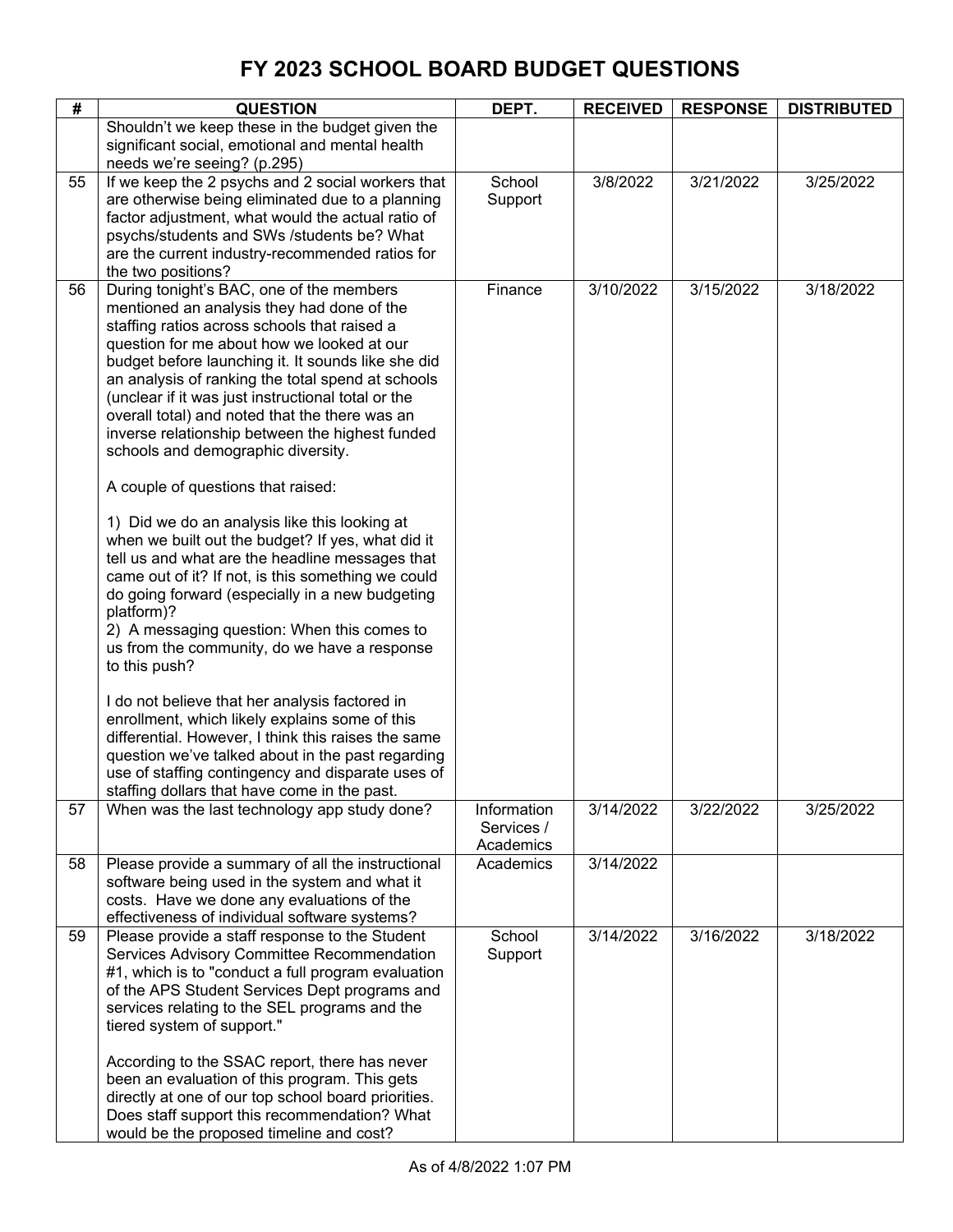| #  | <b>QUESTION</b>                                                                                                                                                                                                                                                                                                                                                                                                                                                       | DEPT.                                                    | <b>RECEIVED</b> | <b>RESPONSE</b> | <b>DISTRIBUTED</b> |
|----|-----------------------------------------------------------------------------------------------------------------------------------------------------------------------------------------------------------------------------------------------------------------------------------------------------------------------------------------------------------------------------------------------------------------------------------------------------------------------|----------------------------------------------------------|-----------------|-----------------|--------------------|
| 60 | Please provide a summary of how other school<br>divisions pay speech therapists as we have<br>heard that they are not placed on the teacher<br>salary scale as they are in APS.                                                                                                                                                                                                                                                                                       | Human<br>Resources                                       | 3/16/2022       | 3/22/2022       | 3/25/2022          |
| 61 | How many schools would be implementing the<br>responsive classroom training with the funds in<br>the FY23 budget?                                                                                                                                                                                                                                                                                                                                                     | School<br>Support                                        | 3/16/2022       | 3/25/2022       | 4/1/2022           |
| 62 | What is the savings in FY23 from not opening the<br>Planetarium? How soon would the director need<br>to be hired in order to have the Planetarium<br>ready to open in Fall 2023? Also, outline the<br>costs for field trips, buses, etc.                                                                                                                                                                                                                              | Academics /<br>Finance /<br>Facilities and<br>Operations | 3/23/2022       | 3/29/2022       | 4/1/2022           |
| 63 | How many field trips are currently funded by the<br>PTA? How many field trips outside of the<br>Outdoor Lab, swim program, and Planetarium<br>are run each year?                                                                                                                                                                                                                                                                                                      | Facilities and<br>Operations                             | 3/23/2022       | 3/29/2022       | 4/1/2022           |
| 64 | In the middle school staffing revision, is there any<br>additional staffing provided to Gunston,<br>considering that they run three separate<br>programs?                                                                                                                                                                                                                                                                                                             | Finance                                                  | 3/25/2022       | 3/29/2022       | 4/1/2022           |
| 65 | Are all of the middle school testing coordinators<br>new this year? What would be the cost of<br>converting all the MS STCs to 1.0 FTE positions?                                                                                                                                                                                                                                                                                                                     | School<br>Support /<br>Finance                           | 3/31/2022       | 4/5/2022        | 4/8/2022           |
| 66 | Reading the response to the question about<br>Discovery Streaming, Nearpod and Wixie, I'm<br>concluding that APS doesn't have real-time<br>access to usage data for our teachers and<br>students, and that this is something we have to<br>request from vendors. Is that right? I'm curious<br>whether our contracts with these vendors have<br>requested or included provisions that the district<br>is able to analyze directly how the products are<br>being used. | Academics                                                | 3/31/2022       | 4/7/2022        | 4/8/2022           |
| 67 | Could I get a little more information about what<br>kinds of data analysis the testing coordinators at<br>Title I schools are providing? It was my<br>understanding that they were coordinating test<br>administration, not analysis of test data. And<br>could I get some information about how many<br>non-Title I principals have used flex \$\$ to fund<br>testing coordinators, vs. asking their assistant<br>principals to do so?                               | Human<br>Resources                                       | 3/31/2022       | 4/6/2022        |                    |
| 68 | If we were able to fund one additional FTE to<br>support student math achievement, what would<br>the Academic Office recommend the position be?<br>What is the cost? Same question for five FTE's.                                                                                                                                                                                                                                                                    | Academics /<br>Finance                                   | 3/31/2022       | 4/5/2022        | 4/8/2022           |
| 69 | How many middle and high school students do<br>we have who are at basic or below basic in<br>reading (Reading Inventory and/or SOL)? And<br>above and beyond the federal \$\$ we have<br>received for tutoring, how much additional \$\$<br>would it require if we wanted to provide tutoring<br>to all MS and HS students who need<br>reading/literacy support for at least the first<br>semester of next year?                                                      | Academics                                                | 4/1/2022        | 4/8/2022        |                    |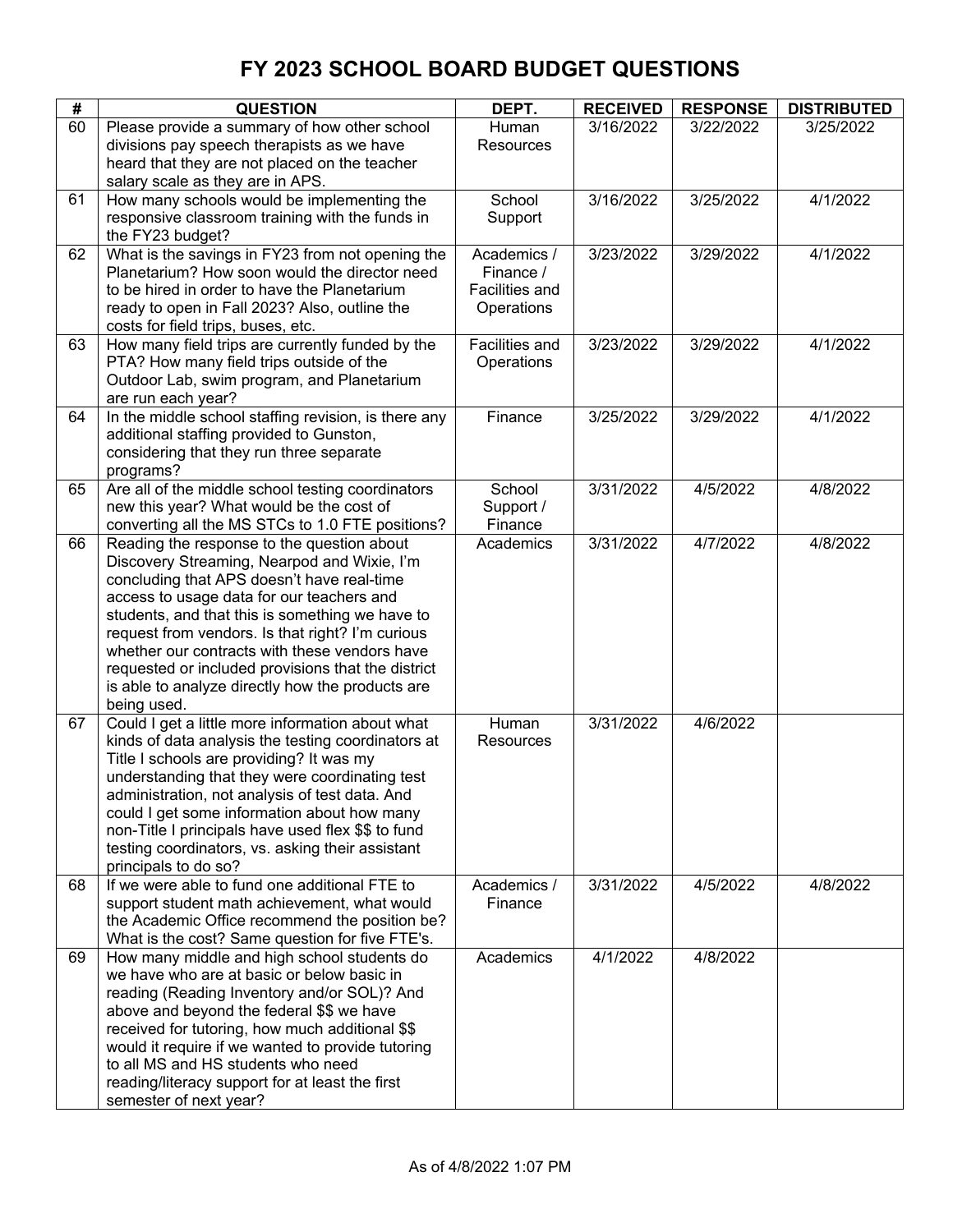| #  | <b>QUESTION</b>                                                                                                                                                                                                                                                                                                                                                                                                                                                                                                         | DEPT.                                                         | <b>RECEIVED</b> | <b>RESPONSE</b> | <b>DISTRIBUTED</b> |
|----|-------------------------------------------------------------------------------------------------------------------------------------------------------------------------------------------------------------------------------------------------------------------------------------------------------------------------------------------------------------------------------------------------------------------------------------------------------------------------------------------------------------------------|---------------------------------------------------------------|-----------------|-----------------|--------------------|
| 70 | Is the \$350K for professional development<br>through Restorative DC in the Superintendent's<br>budget proposal?<br>If not, how much do we have in the proposed<br>budget for professional development to teach<br>restorative justice and add restorative justice<br>programs?                                                                                                                                                                                                                                         | School<br>Support                                             | 4/1/2022        | 4/4/2022        | 4/8/2022           |
| 71 | What would the one-time cost be to bring the<br>ratio of psychs and social workers down to not<br>less than 1:500 for this upcoming year, pending<br>review of planning factors for future years? What<br>would the cost be to bring them down to<br>recommended ratios?<br>And, as background for considering this, what<br>has our turnover been in these positions in the<br>past year? Are all positions currently filled now?<br>Have we seen any issues in recruitment of<br>psychs and social workers this year? | <b>Human</b><br>Resources /<br>School<br>Support /<br>Finance | 4/6/2022        |                 |                    |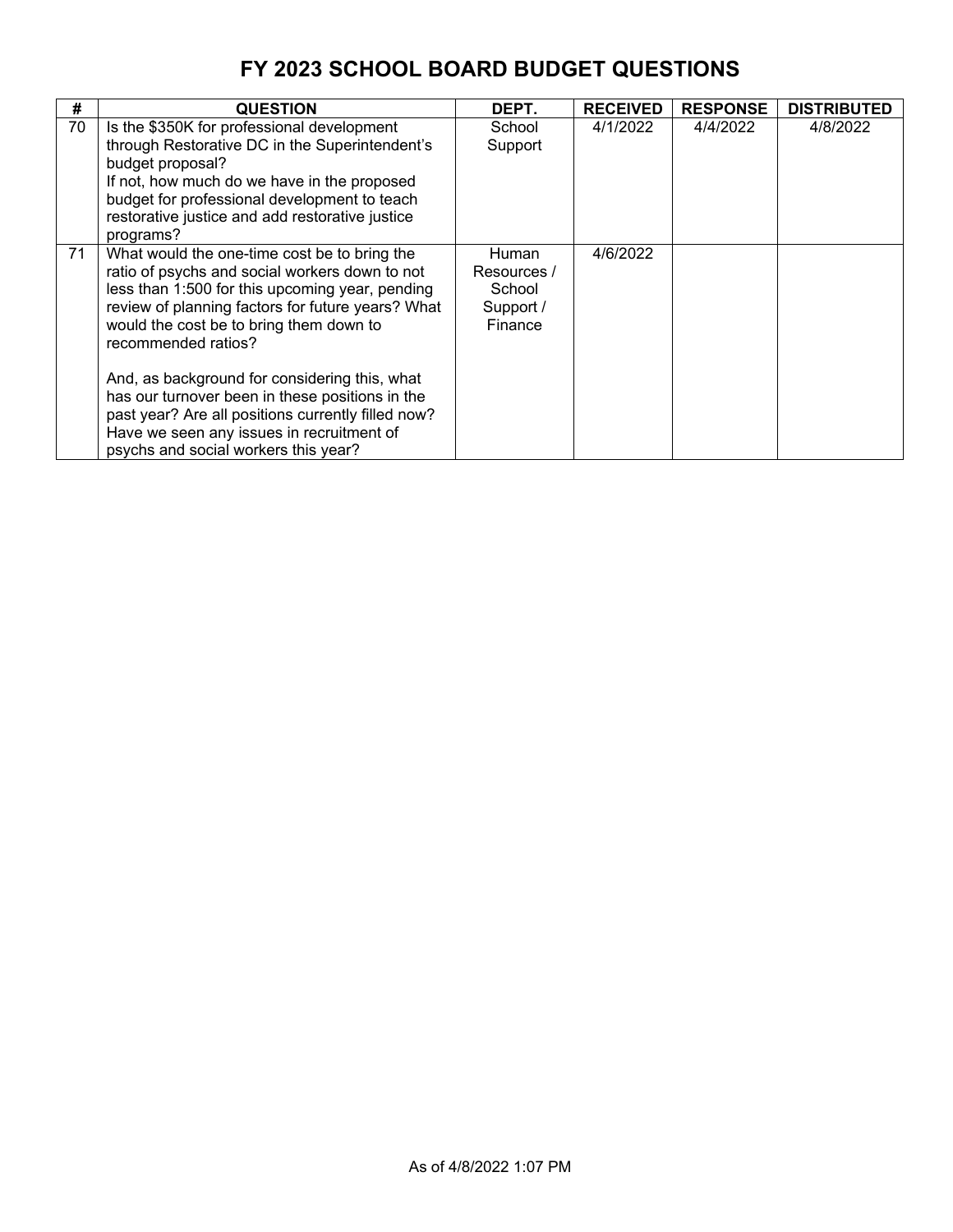#### **MEMORANDUM**

**DATE:** April 4, 2022

**TO:** Members of the School Board

**VIA:** Dr. Francisco Durán, Superintendent

**FROM:** Lisa Pelligrino, Assistant Director of Assessment Dr. Jeannette Allen, Director of Administrative Services Kimberley Graves, Chief of School Support Leslie Peterson, Assistant Superintendent, Finance and Management Services

**BUDGET QUESTION:** Are all the middle school testing coordinators new this year? What would be the cost of converting all the MS STCs to 1.0 FTE positions?

**RESPONSE:** All the comprehensive middle school STCs are new this school year, excluding H-B Woodlawn. H-B Woodlawn requested an extra 0.2 allocation and was granted for this school year. Each middle school, including H-B Woodlawn, has a 0.5 FTE budgeted testing coordinator position. To convert each middle school 0.5 STC to a 1.0 would add 3.5 FTE positions at a cost of \$343,000.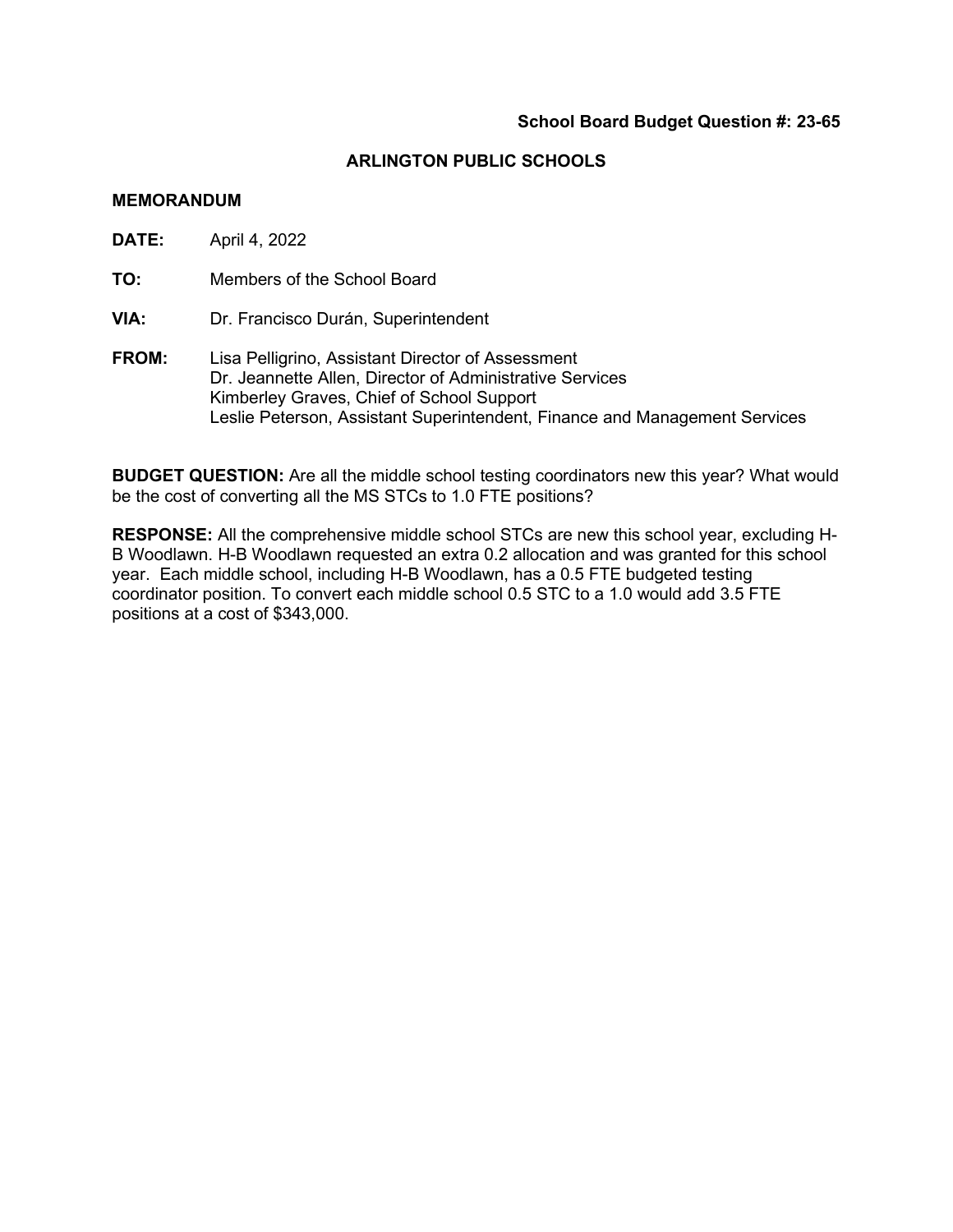### **MEMORANDUM**

- **DATE:** April 7, 2022
- **TO:** Members of the School Board
- **VIA:** Dr. Francisco Durán, Superintendent
- **FROM:** Bridget Loft, Chief Academic Officer

**BUDGET QUESTION:** Reading the response to the question about Discovery Streaming, Nearpod and Wixie, I'm concluding that APS doesn't have real-time access to usage data for our teachers and students, and that this is something we have to request from vendors. Is that right? I'm curious whether our contracts with these vendors have requested or included provisions that the district is able to analyze directly how the products are being used.

**RESPONSE:** Discovery Streaming provides a dashboard that provides in depth real-time usage. Both Nearpod and Wixie provide it upon request. The Office of Educational Technology has explained that if these services are continued, a bi-weekly account of usage is expected to be provided so that training opportunities and promotion of underutilized services can be provided by the ITCs.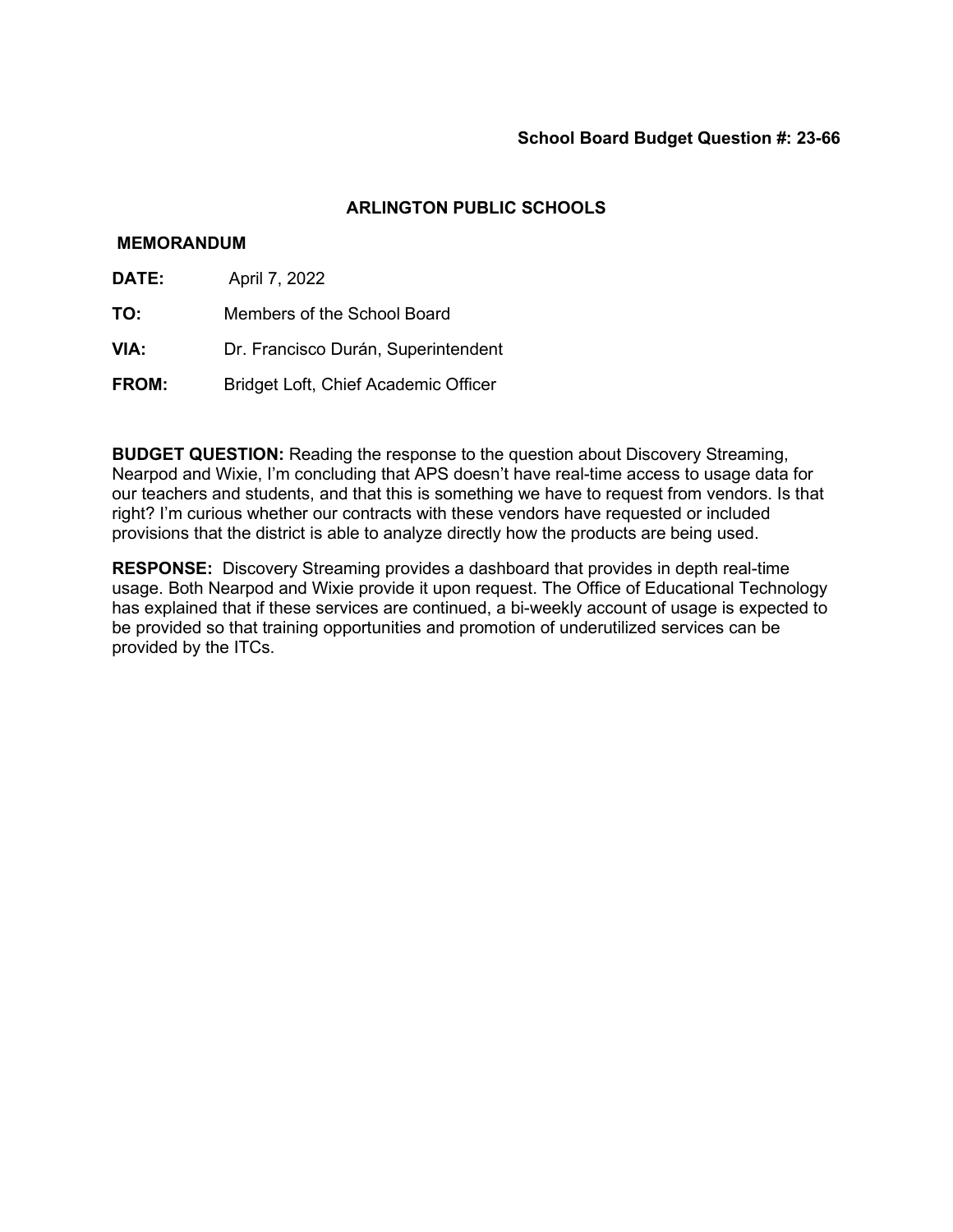### **MEMORANDUM**

- **DATE:** April 4, 2022
- **TO:** Members of the School Board
- **VIA:** Dr. Francisco Durán, Superintendent
- **FROM:** Bridget Loft, Chief Academic Officer

**BUDGET QUESTION:** If we were able to fund one additional FTE to support student math achievement, what would the Academic Office recommend the position be? What is the cost? Same question for five FTE's.

### **RESPONSE:**

The Office of Academics recommends the funding of an additional Math supervisor position to allow for targeted leadership for elementary and secondary math instruction. This staffing would align with the structure of the Office of English Language Arts leadership, with a Supervisor of Elementary Mathematics and a Supervisor of Secondary Mathematics. Creating an additional supervisor position within the Office of Mathematics would allow the time and attention necessary to better meet the unique needs of school staff based on level in the following areas:

- Focused and targeted support of new curricular resources at each academic level
- More thorough monitoring and support with curricular resource development, including assessments
- Increased observations and feedback to support coach and teacher growth as well as monitor and support best instructional practices at each level
- Greater opportunities to strengthen equitable instructional practices at each level
- More effective support, remediation and extension/enrichment at each academic level
- Focused and targeted support of upcoming curriculum and course changes
- More strategic individual school support driven by frequent data analysis and planning with schools
- Focused and targeted professional learning based on data.

The creation of an additional supervisor position would also allow for additional time to support family and community engagement at each level including but not limited to increasing family information sessions and parent/guardian workshops. The cost for a 1.0 Math supervisor position is \$151,621.

Should there be five FTE's allocated to support math achievement, the Office of Academics recommends funding 1.0 Math supervisor and 4.0 high school Math Coaches. Creating the high school Math Coach positions to serve all three comprehensive high schools, HB Woodlawn and ACC would offer necessary support to strengthen high school instruction and options for APS students. Upcoming curriculum changes will have the greatest impact on high school courses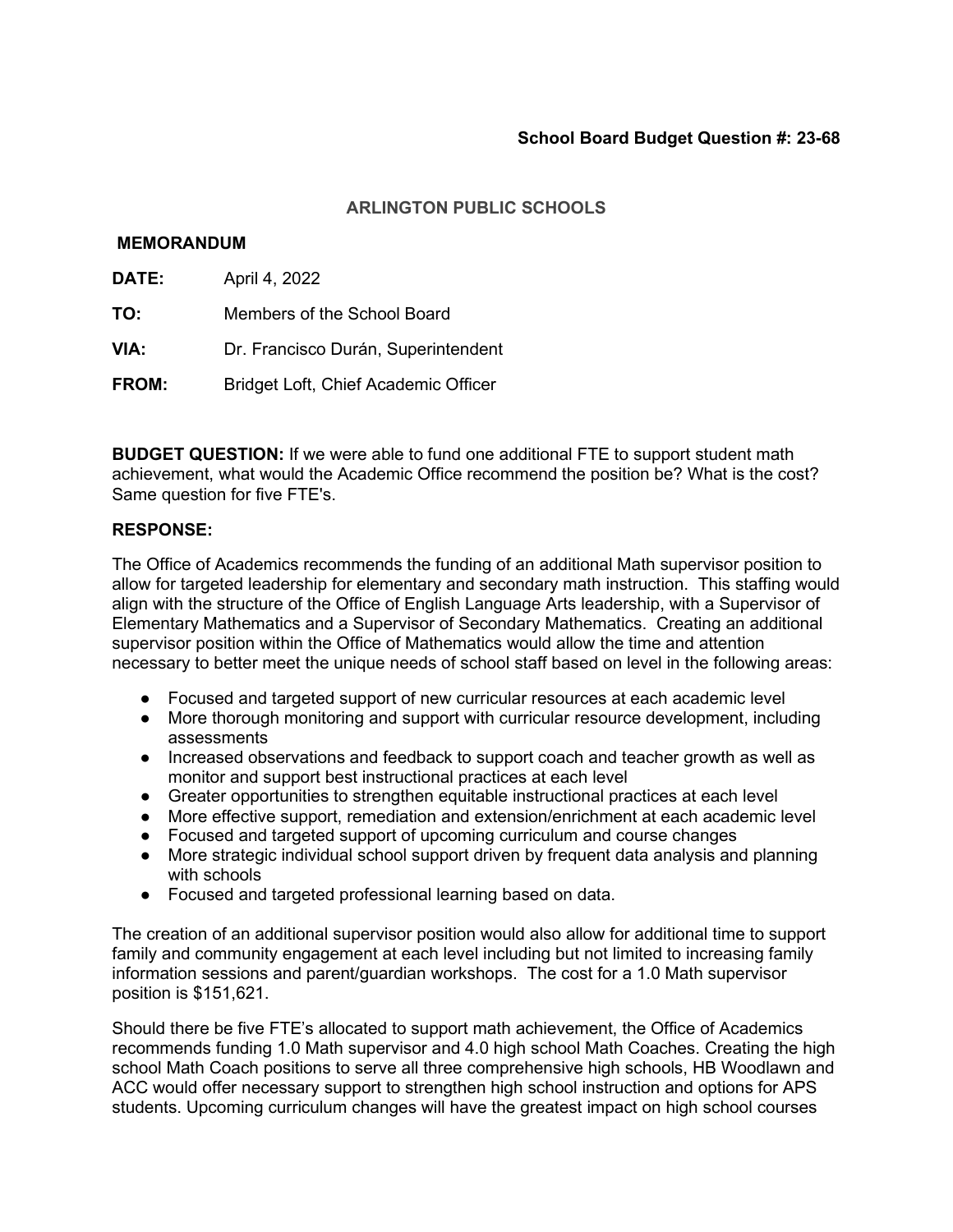and will necessitate job-embedded professional learning due to the shifts in instructional practices and structures for an effective implementation of the new curriculum. Currently, high school lead teachers support teachers with professional growth and with ensuring that classroom instruction aligns with current research and best practices. Lead teachers often have a full teaching load and are unable to observe teachers to provide feedback and determine teacher needs. In addition, they are unable to work with Collaborative Learning Teams and/or provide job-embedded professional learning. The hiring of high school Math Coaches will allow for the same level of teacher support received at the elementary and middle school levels. This level of support will lead to a more cohesive K-12 mathematics program in APS as well as support equitable practices we aim to achieve. The cost for a 1.0 Math supervisor position and 4.0 Math coach positions (5.0 FTEs total) is \$543,105.